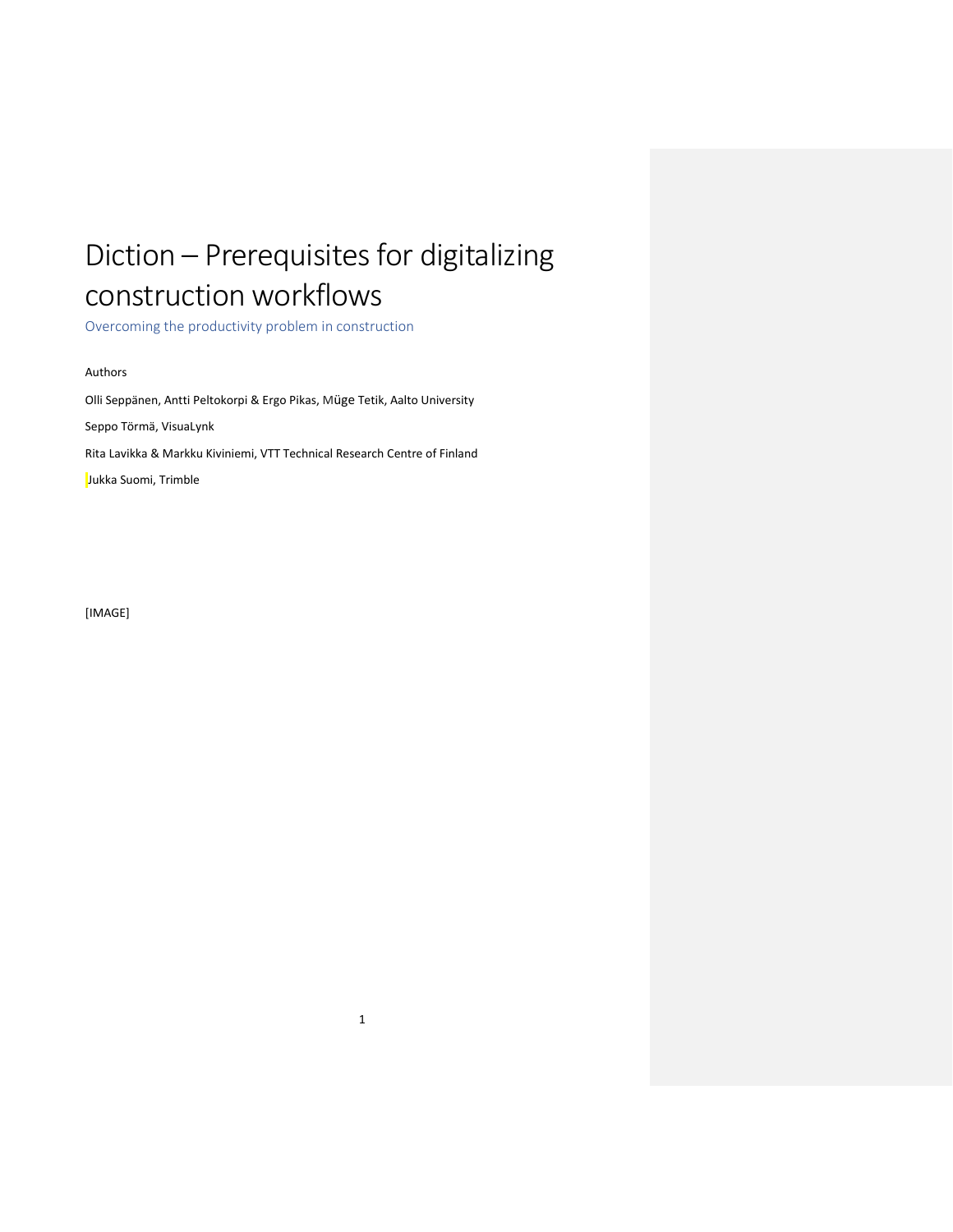# Table of Contents

| 1. |  |  |
|----|--|--|
| 2. |  |  |
| 3. |  |  |
| 4. |  |  |
|    |  |  |
|    |  |  |
| 5. |  |  |
|    |  |  |
|    |  |  |
|    |  |  |
|    |  |  |
| 6. |  |  |
|    |  |  |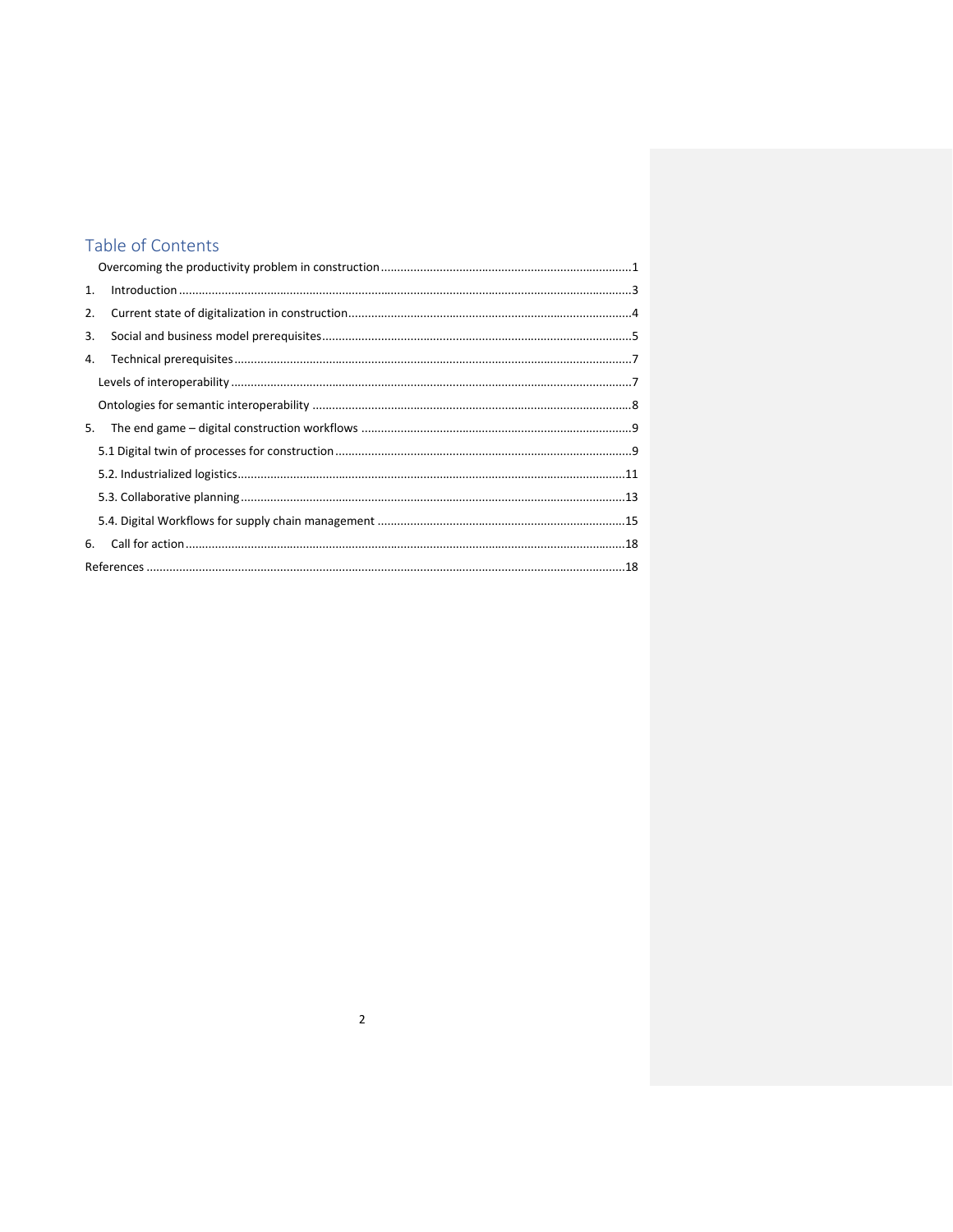## <span id="page-2-0"></span>1. Introduction

Productivity in construction industry in the last few decades has not noticeably improved. During the same time period, other industries, such as manufacturing and agriculture, have digitalized their operations and achieved remarkable productivity gains. Why has construction industry not been able to achieve the same results although most of the large construction companies have invested heavily in digital tools, such as Building Information Modeling?

It looks like most of the attempts at digitalization have aimed at increasing the productivity and quality of office work, such as digitalizing change handling process using project management systems (e.g. Procore, Prolog), improving coordination and visualization of design (BIM software), optimizing schedules (scheduling software) or creating better estimates based on BIM models (e.g. model-based estimating software). Digital tools entered the site operations relatively recently and have been mostly point solutions to tackle specific problems. For example, schedule progress can be entered on a tablet on jobsite and it immediately updates the schedules of other stakeholders, or quality and safety issues can be recorded based on site observations. These tools have had limited impact, because they are still not measuring the operational performance of the project but are mostly related to project management functions. Digitalization that could impact the worker's productivity would require digitalizing material flows, information flows, equipment flows as well as previous work, in order to have an optimal starting point for the worker to do his/her work when he enters the location.

Currently, this optimal starting point is not achieved. Previous studies show that workers spend a lot of their working time moving from location to location to collect materials, find equipment or find information. This kind of "scavenging" behavior does not happen in manufacturing plants, where digitalization makes sure that the workers have everything they need when it is time to do their task. We are missing the critical ingredients for productivity improvement: the ability to ensure that all the identified eight flows required for productive construction are digitalized: labor, materials, equipment, external conditions, design information, process information, space and preceding tasks (Koskela 2000).

In order to ensure flows, real time information of construction process is required and workflows need to be digitalized. Recent advances related to Internet-of-Things technology and reality capture can provide situational awareness data. Technically, there are few obstacles. Technology to achieve situational awareness exists, although commercial providers have not created solutions tailored for the special aspects of construction industry. There are point solutions, but they are not currently integrated to form a situational awareness. The main obstacles are socioeconomic in nature. There is a general lack of trust between stakeholders and most used contract forms do not support transparency. Digitalization of operations will result in transparency which is actively opposed by many actors. The goal of this document is to explore these obstacles more deeply and propose ways to circumvent them.

This document will first present the current state of digitalization in construction, which the researchers have observed during the DiCtion - digitalizing construction workflows - research project (2018-2020). Then, the researchers discuss the social, business model and technical prerequisites for digitalizing construction operation workflows. Finally, the researchers will present future ideas for

**Commented [ri1]:** research projects? If so, could we add also RYM Pre Model Nova and links to project websites?

**Commented [SO2R1]:** Not research projects, project management systems

**Commented [ri3]:** Refers to Garcia-Lopez' work? Dissertation or Garcia-Lopez, N. P., Fischer, M. and Alarcón, L. F. (2019) 'Work Structuring for Flow', in Proc. 27th Annual Conference of the International Group for Lean Construction (IGLC), pp. 311–322. doi: 10.24928/2019/0140.

So, should we add references?

**Commented [LR4R3]:** Add Koskela 2000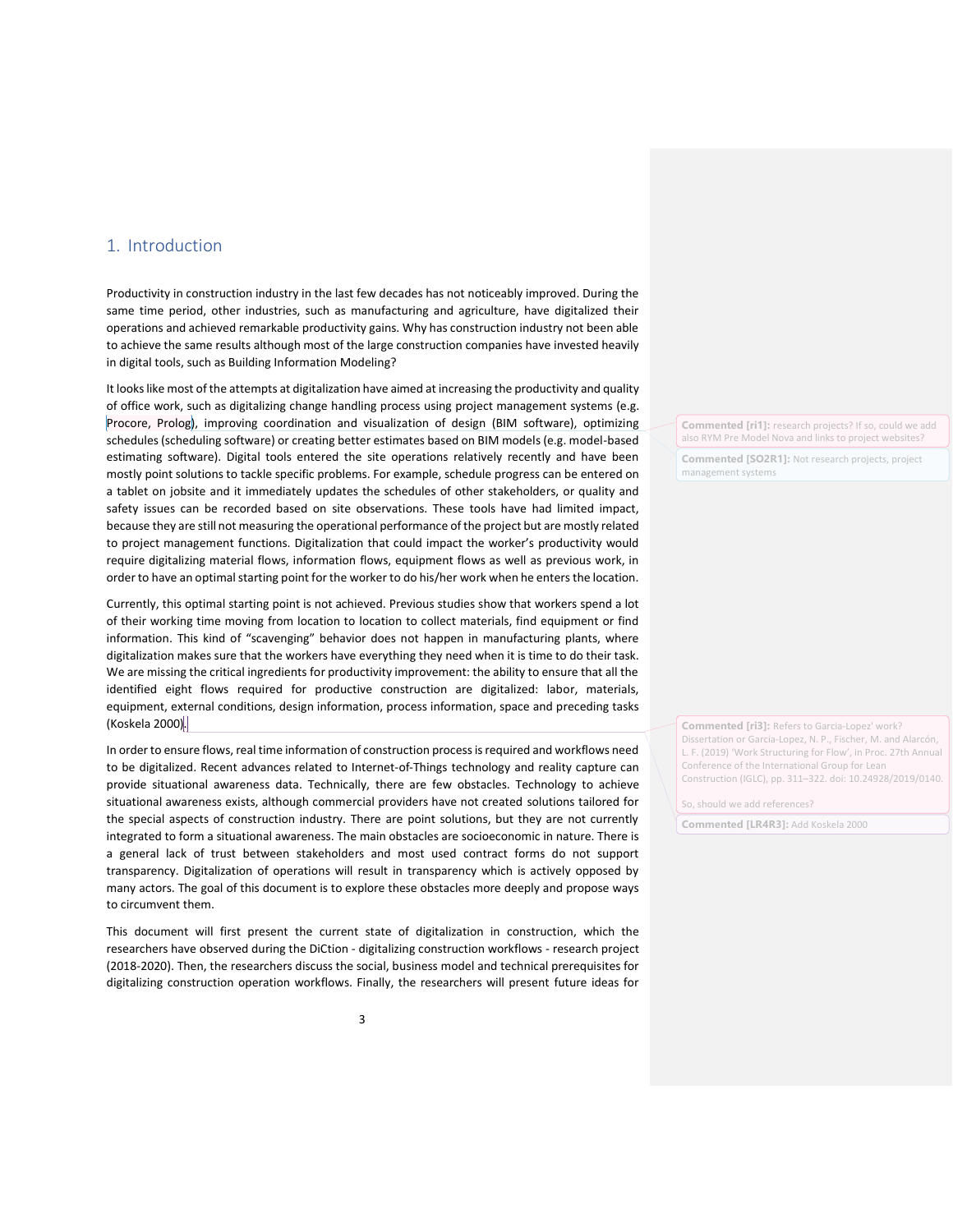developing construction operations. The development ideas consist of new methods for construction operations, such as kitting, but also of digitalization efforts related to construction ontology development and its implementation.

# <span id="page-3-0"></span>2. Current state of digitalization in  $\alpha$  construction

Construction is project-based business where in each project a new type of product is being built through a process negotiated by the project parties not familiar with each other. Several stakeholders, such as the General Contractor and trade contractors are often selected based on a competitive bidding process. As a result, learning to work together takes time and mistakes happen more often when compared to off-site construction where construction resembles process-based manufacturing. Standardization and digitalization of work processes is challenging in such an environment where a new team of actors from several different companies are assembled together for each project.

Onsite construction work is often performed mostly by specialist trade contractors who are proficient in their work but who face challenges when the discipline boundaries between the different trade contractors are not planned. Building information modelling (BIM) has enabled the coordination of different design disciplines' work in the virtual world. However, the modelling tools are not yet capable of understanding what it takes to construct the design in the real world. Hence, sometimes workers are provided with designs that require the workers' expertise to understand the steps to construct the design. The general contractors rarely possess deep knowledge of the work that is ultimately done by specialized trade contractors. As a result, every trade contractor manages their own workflow and the general contractor is obliged to coordinate this fragmented construction workflow in order to get a functional end product based on these individual pieces.

Lots of construction work remains hidden from the general contractor, and thus coordinating and controlling the work of trade contractors is challenging, if not impossible. The general contractors have no efficient methods to follow the progress of the work onsite as there is currently limited digital data on the work progress. Applications to report progress by the workers exist (e.g. Fira SiteDrive) but they are not yet consistently used. Earlier research also shows that self-reporting is inaccurate because workers often forgot to update progress or enter progress information in batches later resulting in inaccuracies and a lack of real-time situation picture (e.g. Goodrum et al. 2006; Costin et al. 2012). The most common way to get a situation picture of a construction process today is by manual updates of scheduling software based on site visits or daily or weekly reports by subcontractors. This manual data processing is inefficient, costly and does not result in accurate situation picture. Scheduling software packages can calculate forecasts of future work but they are rarely used by contractors.

Progress entry is just one example of categories where digitalization falls short. Current trend has been that every time there is a problem, it is solved with a new smartphone application which is a point solution to a specific problem. These apps have emerged for safety, quality control, punch lists, tracking of issues, visualizing BIM models and for various other purposes. These tools do provide the means for collecting digital data from onsite activities, which is a prerequisite for making decisions based on data. The challenge with these point solution tools is that they are often incompatible; data cannot be transferred between the tools because data is stored in different databases in different

**Commented [LR5]:** Pohdin, että nyt tässä 2. kappaleessa on tekstiä, joka pitäisi sujauttaa tuohon introon tai sitten introsta siirtää tekstiä tähän. Pitäisikö intro olla enemmän sellainen kuvaus siitä, miksi tämä paperi kirjoitettiin?

**Commented [SO6]:** P.M. Goodrum, M.A. McLaren, A. Durfee, The application of active radio frequency identification technology for tool tracking on construction job sites, Automation in Construction. 15 (2006) 292- 302.https://doi.org/10.1016/j.autcon.

A. Costin, N. Pradhananga, J. Teizer, Leveraging passive RFID technology for construction resource field mobility and status monitoring in a high-rise renovation project, Automation in Construction. 24 (2012) 1- 15.https://doi.org/10.1016/j.autcon.2012.02.015.

**Commented [LR7R6]:** added to references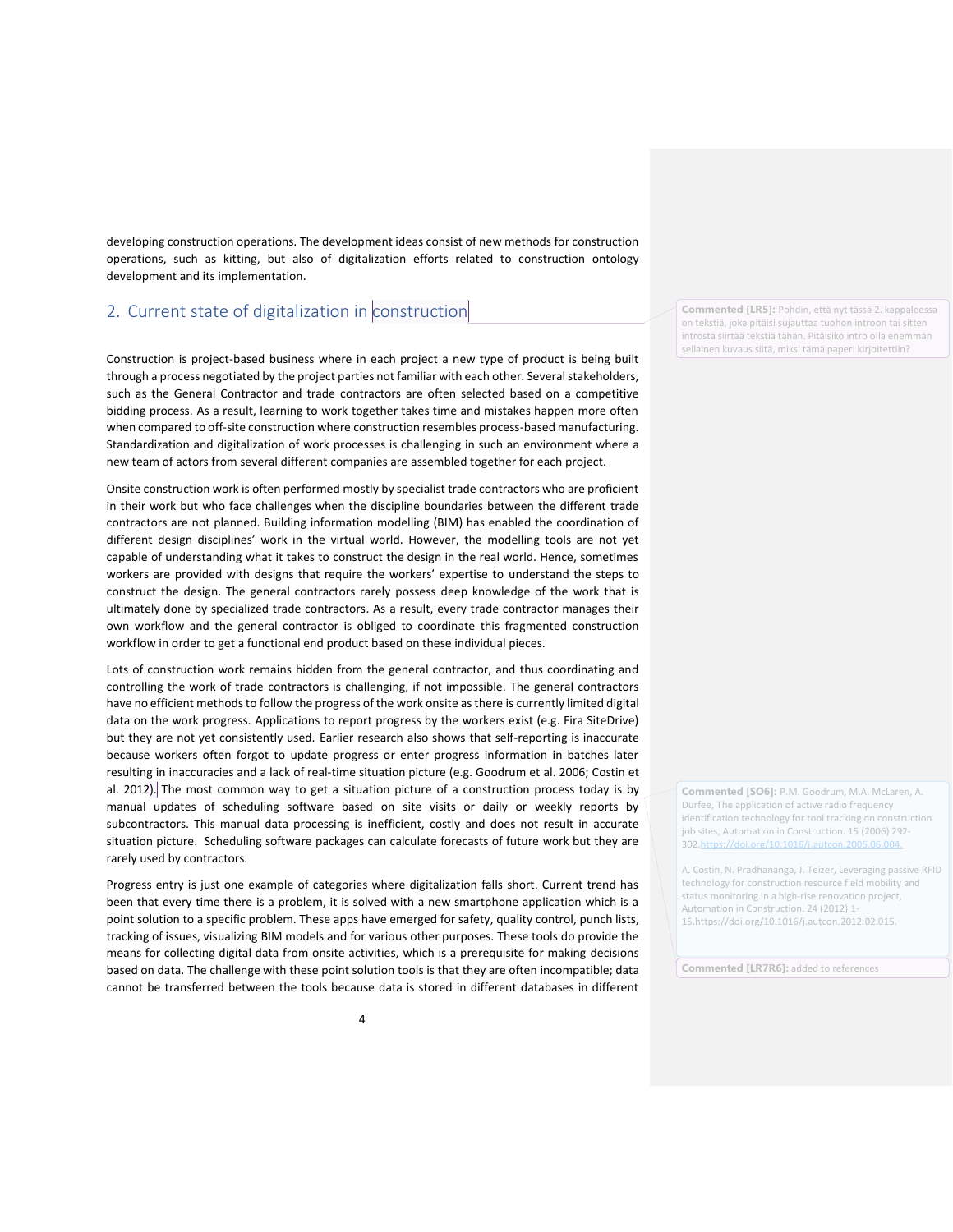formats. A common ontology that would define a common model for data sharing is missing, although IFC has to some extent made BIM models interoperable.

Next, we will discuss the social, business and technical prerequisites for digitalizing construction operations.

# <span id="page-4-0"></span>3. Social and business model prerequisites

Implementing digital tools on site will result in greater transparency. Unfortunately, many of the current contract forms are not transparent and thus digital technologies are often opposed by parties who feel that they could reveal mistakes and make project parties more vulnerable to claims. Some companies have business models that are actively benefiting from the lack of transparency, especially in the traditional design-bid-build environment. New digital tools have been implemented fastest in contract forms which require transparency, such as alliance and IPD contracts. In other contract forms, it looks like the Owner must have an active role and require greater transparency for digitalization to happen. Otherwise, just the currently used tools which enable tracking design issues and documenting delays are likely to be quickly implemented. New tools, such as indoor positioning and reality capture tools and potential for automated activity recognition and analytics seem to require high levels of trust between stakeholders.

Trust is a key prerequisite for shared, digital situational awareness in construction sector. Digital situational awareness requires the sharing of data between project shareholders and documenting the entire site with images and recognizing activities of workers. The data combined from various sources can enable a great productivity leap in construction process. However, there are a lot of opportunities for misusing such data. For example, all mistakes are clearly visible and cannot be easily explained away. Today's process is based on blaming others for mistakes but with situational awareness the real root causes of problems will be revealed. This enables continuous improvement but can also be used to attack the party who made a mistake. If the systems are used in this way, there will be heavy opposition. The same applies to the relationship between the construction tradesmen and employers. If situational awareness data is used to just increase supervision on site and workers do not get any benefits, labor unions will start to actively oppose the new technologies such as resource positioning and machine vision. There is potential for all parties to benefit but there is a big risk if the systems are used without win-win for all honest actors. Because lean construction aims to continuously improve the process, involve the supply chain more in long lasting partnerships and values the workforce, lean projects could be the best projects to start implementation.

The key obstacles for implementation are social in nature. Both superintendents and trade contractors work to suit their specific interests. Each party has optimized their process based on currently existing tools. Any new tools can unbalance the system and all parties could see that they are penalized in order to benefit the other party. Benefits of situational awareness will benefit all parties, if everyone changes their behavior at once but does not work well or results in unbalanced benefits if only part of the actors change their behavior.

For example, many trade contractors base their initial bid on efficient workflow and if their profitability is at risk, they can resort to claims which they base on excuses of others harming their productivity (Freeman and Seppänen 2014 called this the excuse backlog). They tend to try to maximize work-in-place to get a positive cash flow for projects. This behavior leads to cascading **Commented [LR8]:** Pitäisiköhän meillä olla erikseen otsikko Business model prerequisites?

**Commented [LR9R8]:** laitoin tähän molemmat kuitenkin

**Commented [LR10]:** After this sentence, an example of data misuse could be added. I think the current example provides an example of the benefits of data transparency.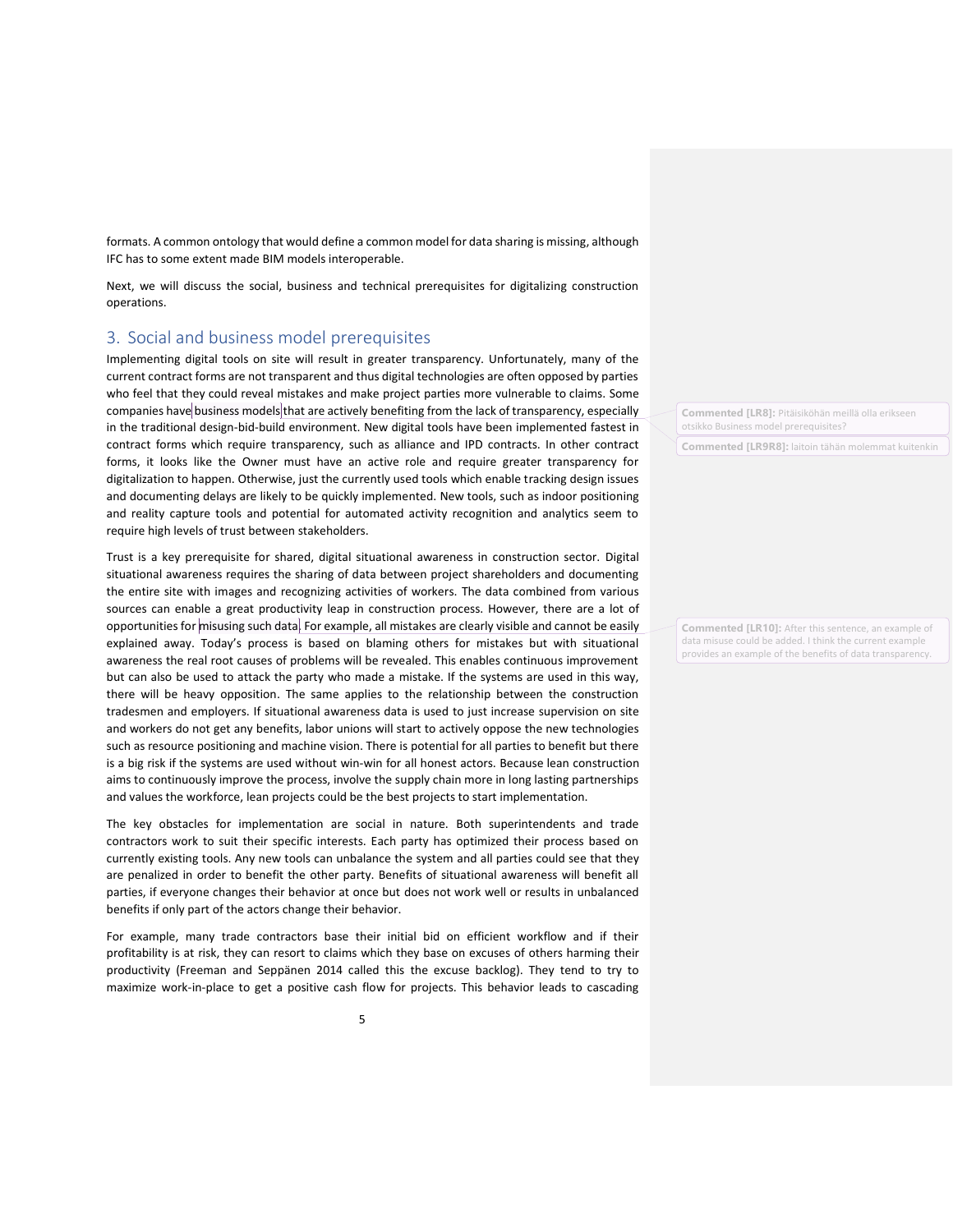problems to other trade contractors but is optimal in traditional contract settings. Only if the trade contractor can trust that all other trade contractors and the General contractor will care about project first, the situation can be changed. (Freeman and Seppänen 2014). If digital situational awareness is entered into the picture, it will be harder for trade contractors to build the excuse backlog when everything is transparent. It is easy for General Contractor to validate exactly what happened afterthe-fact. With current business models, many trade contractors may see situational awareness technology as a large risk – especially for those trade contractors who are early in the process and cause more problems to others than suffer from problems caused by others. The benefits may be unevenly distributed to the parties.

Superintendents are not used to manage based on data but rather make most of their decisions based on intuition and experience. An informed process based on data would decrease the perceived value of their experience. They prefer to react to current problems, rather than planning ahead. In their relationship with the Owner, they want to convey perfect understanding of the project. Superintendents think they can hold all the details of the project in their head and Owners are used to being able to make decisions immediately based on superintendent's knowledge (Freeman and Seppänen 2014). Real time situational awareness could cause problems to the superintendent because it could show problems that the superintendent was not aware about. It also would allow the Owner and the head office to look in detail at the production process and find issues which would decrease the authority of the superintendent. We have already seen examples where situational awareness technology was removed from the site after it became apparent that safety was not on as good level as claimed by the superintendent.

To create trust and willingness to transparently share data requires understanding the other parties' motives and business models. It is necessary to define how parties behave in a traditional setting (Construction 1.0) and how they should behave with digitalized workflows and situational awareness (Construction 2.0). This way all parties know what is expected of them in terms of behavior and how digitalization will actually impact their business. They will also see the list of current behaviors and learn to look for those and are more confident in notifying others about bad behavior. Peer pressure could be used to drive change. Although collaborative contract forms could benefit most because they already work to increase trust between project parties, any contract form could benefit if trust can be built between actors.

Data ownership also becomes an issue. Each party that can produce data that is potentially useful to other parties or the overall execution of a project, is faced with a complex decision balancing the costs involved in data generation and sharing, the value of data to the others, and the risks involved in data generation. The party that generates data obviously has - according to the principle of *data sovereignty* (IDSA, 2019) - the ownership of it and can decide with whom to share it, with what mechanisms, and what should be the compensation. For instance, data cannot be expected to be pooled into a common service for everyone to access, without an agreement with or among data producers. There can also be fine-grained issues regarding who can be granted access to which parts of data. A party may be willing to share operational data with other project parties but not necessarily with its competitors within a project. This means that there is, in the minimum, a need for a proper authentication, authorization and access control infrastructure. Moreover, there is a need to limit the risks related to data sharing, which should be addressed already in contracts among parties.

**Commented [LR11]:** Hyvä kappale! Pohdin vaan, että mihin kohtaan se istuisi parhaiten, kun se on nyt social prerequisites alla.

**Commented [LR12R11]:** Meidän varmaan pitäisi päättää, mitkä asiat kuuluvat mihinkin kategoriaan:

Trust (social) Pull for data (technical) jne.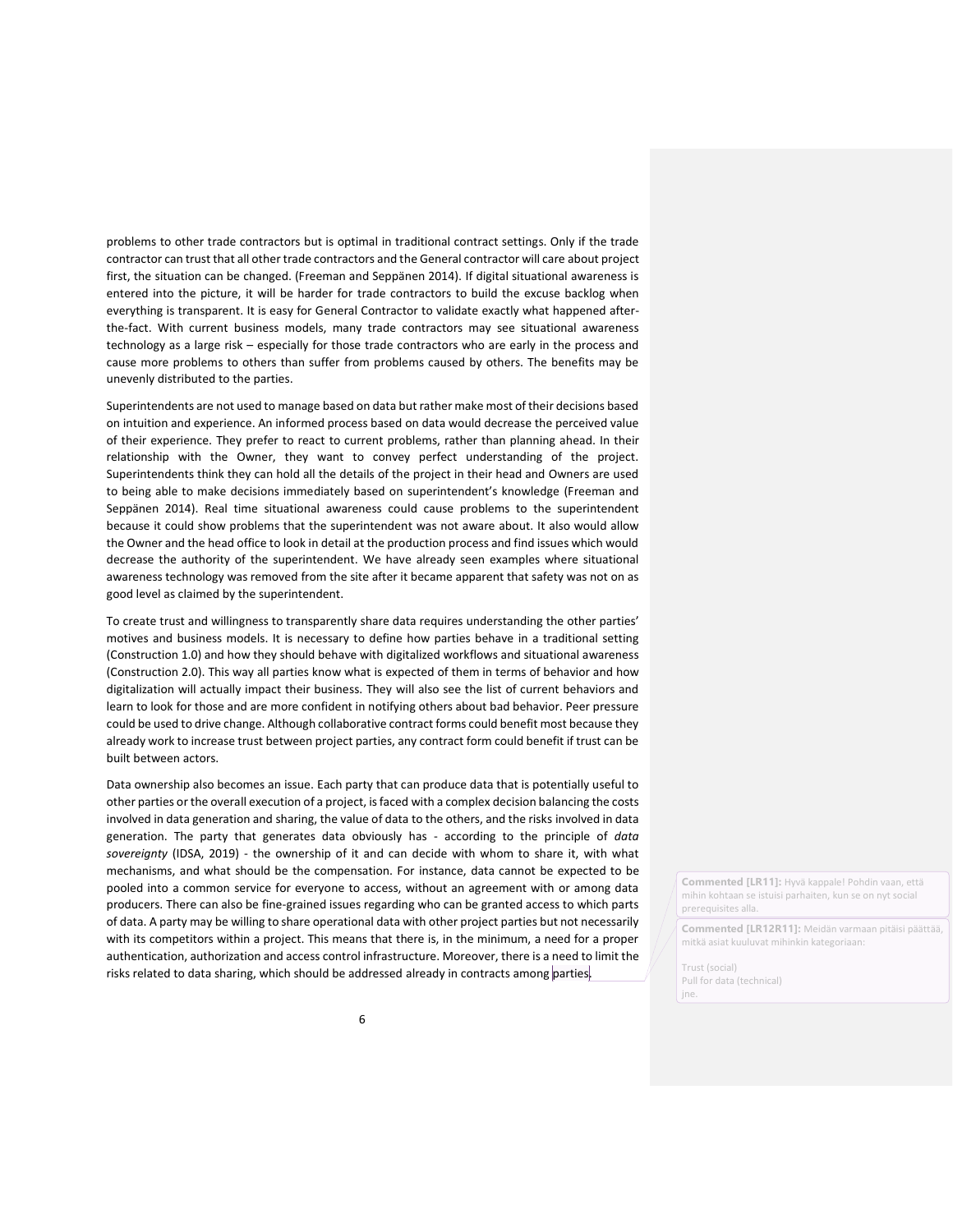Before construction sites can leap forward in digitalization, these social prerequisites should be addressed. More understanding of opportunities and threats of digital technologies is needed to avoid resistance. Resistance mostly arises from lack of understanding, therefore understanding should be spread first so that companies have time to adapt their business models. Transparency offered by digital technologies is especially well suited to support the implementation of lean philosophy, so the implementation of digital workflows could start from those companies who are already building long term partnerships and are used to having open books with their customers.

#### <span id="page-6-0"></span>4. Technical prerequisites

Although many of the prerequisites are social, there is still a lot to do technically. Point solutions for various applications, ranging from BIM tools for design and engineering, quantity surveys, and product data management to systems for construction management, logistics, positioning, condition monitoring, and augmented reality, are already being widely used in construction but have failed to provide a holistic situational awareness of project status. Each of these systems is typically targeted to human users and almost invariably stores and manages its own data using its own proprietary data model.

When digital systems are being increasingly adopted, increasing demands for machine-to-machine interoperation between these systems will arise. It is wasteful and error-prone for a human user to input the same information to multiple systems (when there are overlaps in their information contents), or to act as an intermediary between systems (when one system needs to refer to an entity managed in another). Many of the interactions between systems could be automated if there is sufficient interoperation between them. The benefit would be higher productivity and quality of information processes; moreover, when human users are released from being intermediaries between multiple digital systems, their capabilities can be put into more productive use. Ultimately, a completely digital, real-time situation picture could be realized by connecting a lot of data streams from different interoperable systems. First steps have been taken by implementing virtual control rooms but presently they require manual linking of proprietary data models.

#### <span id="page-6-1"></span>Levels of interoperability

There are multiple levels of interoperability problems: technical, syntactic, and semantic. The technical level means the communication infrastructure that allows the bits and bytes to be exchanged between systems in an unambiguous manner. The potential problems range from having no real access to the data at all to the limitations caused by restricted interfaces or complex security mechanisms. Currently, the Internet provides a practical communication infrastructure and the system vendors have recognized the necessity of providing proper interfaces to other systems. Moreover, the use of standard security solutions - such as OAuth 2.0 - is widespread which makes interoperation across systems more effortless. Accessibility between systems is a necessary precondition for any interoperation, and it is dependent on the readiness of companies to expose the data or functions of their systems and willingness to invest into development of the interfaces or data export/import functionalities.

At the syntactic level, a system that receives data may not be able to process it in the format supplied. It could, for instance, be in a proprietary binary format. This problem is currently being solved by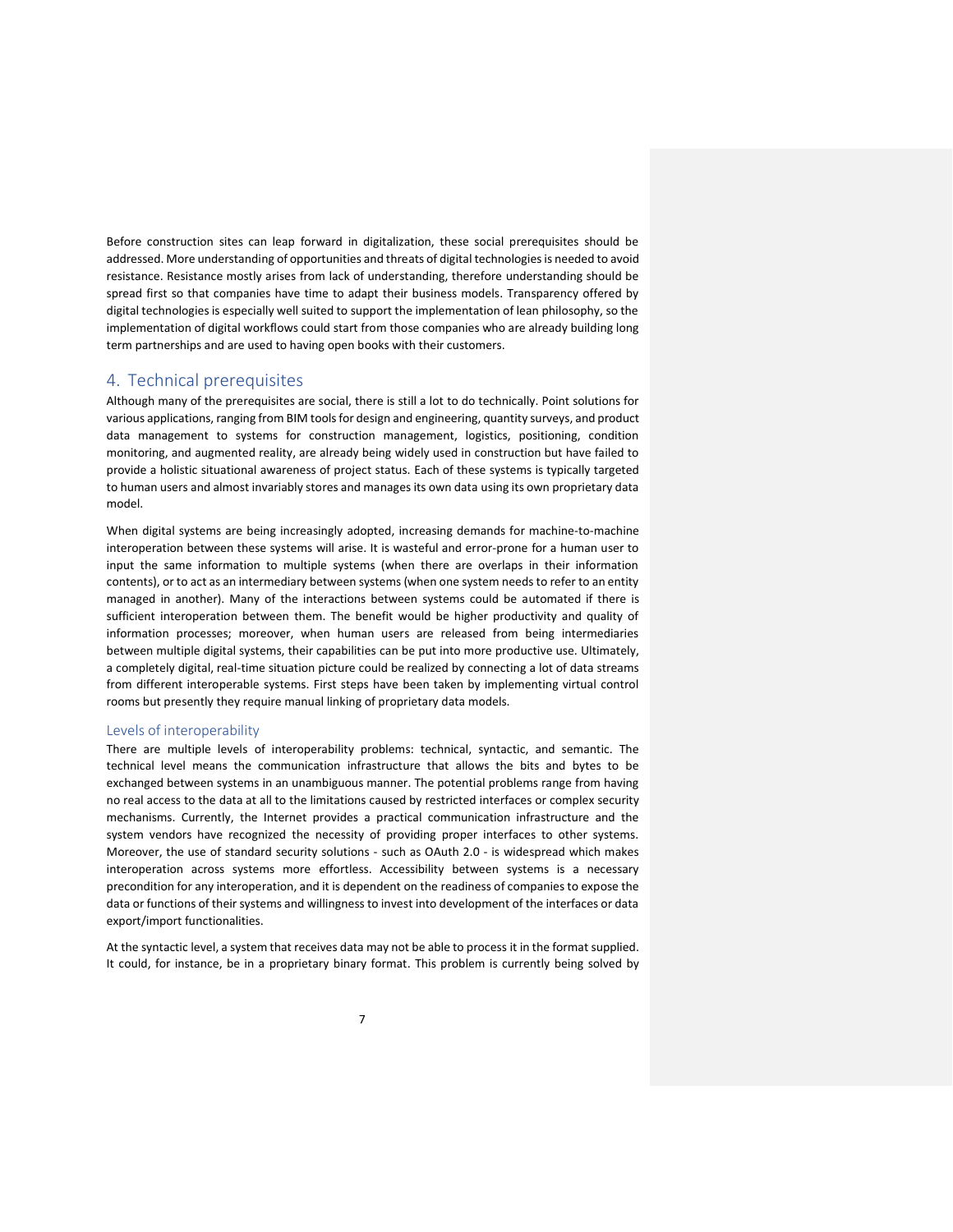standard data formats such as XML, JSON, and CSV. Indeed, if anyone provides an API to their systems, the use of any data formats other than standard ones would require good justifications.

Most of the difficult - and presently even open - interoperability problems are at the semantic level. The semantics concerns the meaning of the data in exchanged. What is the type of an entity? What relations and attributes it has? What are the types of related objects, or datatypes of attribute values? How is the identity of an entity specified? In the typical practice, these questions are decided in each system differently and, furthermore, they are coded as simple strings. Machine-to-machine communication cannot be based on data specified in such an ad hoc manner; in operational systems there is the need to know exactly the types of entities, their relations and attributes, and types of those.

The problem in the semantic interoperability is heterogeneity. Due to the idiosyncrasies resulting from human or technical origin there is pervasive variability of terms used in different systems. Even when same terms are used, their meanings can be different (homonymy). One of the most difficult problems are terms that mean almost the same but have also significant differences (polysemia). Another type of problem are caused by terms that are different and mean the same thing (synonymy). To solve these important semantic interoperability issues, a common language is needed.

#### <span id="page-7-0"></span>Ontologies for semantic interoperability

A solution to semantic interoperability problems are ontologies. An ontology is a specification of a conceptualization (Gruber, 1991), a shared definition of the terms (types and properties) in a domain. The goal of ontology development is to produce computational ontologies, that is, ontologies with computer understandable definitions that would enable machine-to-machine processes.

There are many ontologies available and large projects to develop ontologies to new domains. Typically, to capture the concepts of a larger domain, a suite of several complementary ontologies is needed. An example is the Open Biological and Biomedical Ontology Foundry (OBOFoundry), whose core is the successful Gene Ontology and that contains tens of interrelated ontologies. An approach to organize larger collections of ontologies is to have a top-level ontology that defines the fundamental categories of objects. An ISO standard for top-level ontologies is the Basic Formal Ontology (BFO), also used by the OBOFoundry. There are other large ontology efforts also based on BFO, such as the Industrial Ontology Foundry (IOF) and European Materials Modeling Ontology (EMMO). However, there exists also specific reference ontologies for clearly limited areas, such as temporal domain (OWL-Time) or unit of measurement (QUDT).

In construction domain, the ontology work has started from BIM models. A standard ontology for BIM models, based on the IFC schema, is called ifcOWL (Pauwels and Terkaj, 2015). It follows closely the structures of IFC; its definition is a set of conversion rules from IFC. There are converters that can translate the BIM models exported into an IFC file into an RDF graph using the terms defined in the ifcOWL.

To capture the information related to the execution of construction projects, additional ontologies are required to represent agents, activities, roles, capabilities, information entities, sensor devices and sensor data, time, units, and so on. A pervasive phenomenon in construction projects is the existence of multi-context data. The same data is represented in different context, such as planned and actual times of activities, as-designed and as-built models, models in multiple levels of detail, and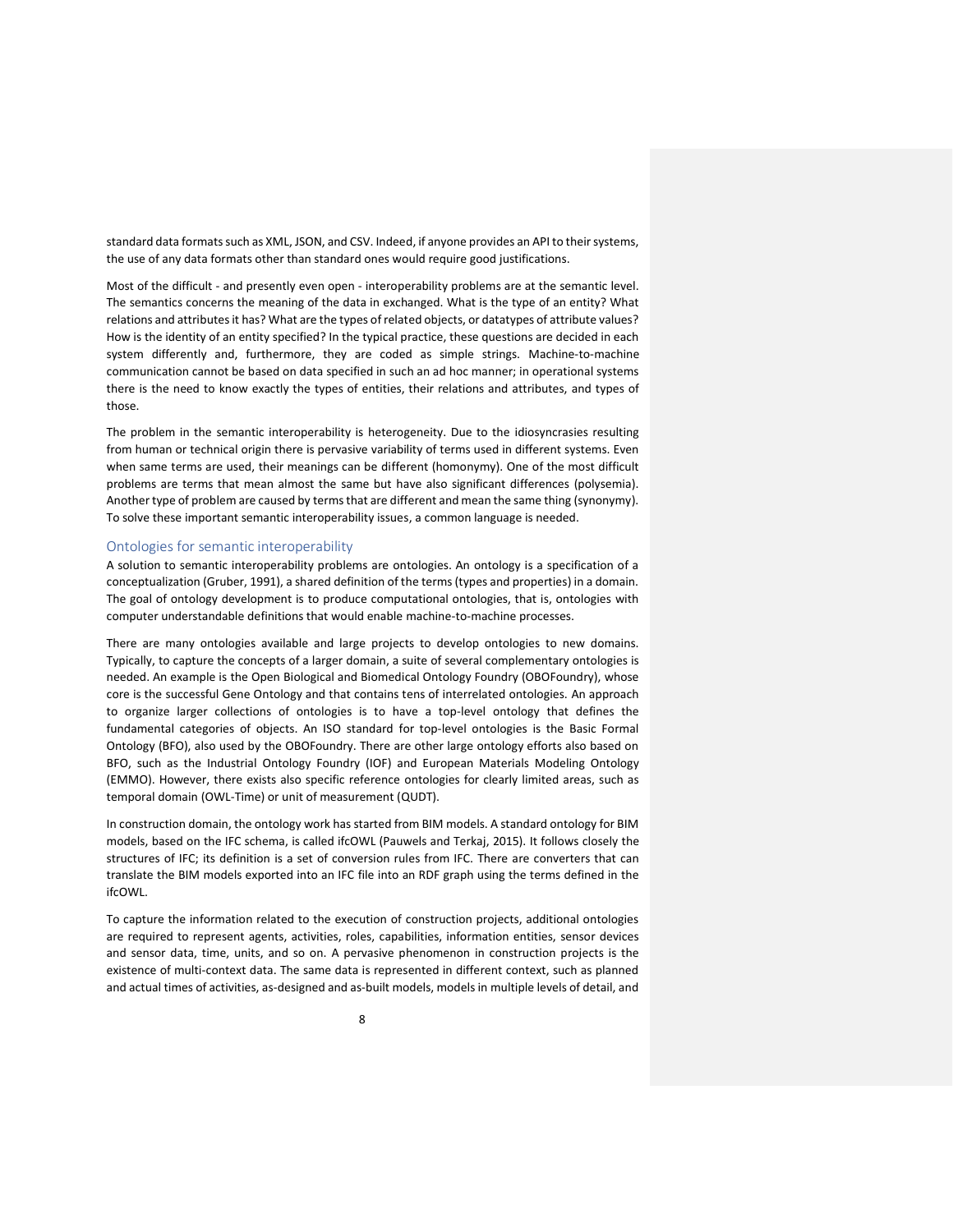so on. The Digital Construction Ontologies (DICO), an ontology suite developed in Diction and BIM4EEB projects, has been designed to capture this range of concepts.

Much of the actual use of ontologies requires solutions to translate data between application data schemas and the classes in ontologies. The translation can be a batch operation (such as the conversion of IFC file to an ifcOWL-based RDF graph) or it could be done on the fly, when the data is accessed. Which solution works better depends on the kinds of data and the usage patterns of relevant applications.

In summary, the solutions for interoperability problems at the lower levels - technical and syntactic levels - are known. Interoperability issues at those levels are currently being solved, although at the present implementations are still missing in many cases. However, the situation may be much better already after a few years. The difficult problems whose solutions are still in development are in the semantic level. Ontologies are a solution for semantic level interoperability. There are existing ontologies available to represent buildings, construction management, and sensor data. The adoption of ontologies requires the development of converters or adapters to the data of existing systems.

# <span id="page-8-0"></span>5. The end game – digital construction workflows

To motivate actors to tackle the technical and social prerequisites, we will present here use cases that could be achieved in the short or medium run through data interoperability and willingness to share data and that could substantially improve the production process. The opportunities are endless, so we have selected a few use cases that have been emphasized in the DiCtion project. The use cases relate to achieving a digital twin of processes for construction, solutions for industrialized logistics, collaborative planning of future task based on situational awareness and digital workflows for supply chain management.

#### <span id="page-8-1"></span>5.1 Digital twin of processes for construction

The objective of developing and implementing a construction digital twin is to use the data collected through automated monitoring and sensing to plan, simulate, predict and evaluate the alternative courses of action and their possible consequences in order to make informed decisions. That is, the digital twin could be used to digitally represent the project operating system, on which hypothesis and ideas, for example, related to the layout and organization of the production system, could be tested through simulation.

Construction digital twins can be broadly divided into two categories: product twin and process twin. Much research on digital twins in construction has focused on the performance of physical assets, whether it is a component, asset, system (e.g., façade (Khajavi et al., 2019) or network of systems (e.g., energy performance of buildings (Kaewunruen et al., 2019) and their control. However, during the delivery of a facility, in design and construction, the product does not exist. That is, there is a need for different conceptualizations and models for product and construction production twins.

The digital twin for construction processes has three main elements: a physical artifact (built product and performed process), a digital counterpart (planned product and process), and the connection that binds the two together. For connecting the digital and physical counterparts, the flows of productive resources, including labor, material, equipment, locations, and information, and the progress of asbuilt building must be sensed in close to real-time (Kärkkäinen et al., 2019). However, most state-of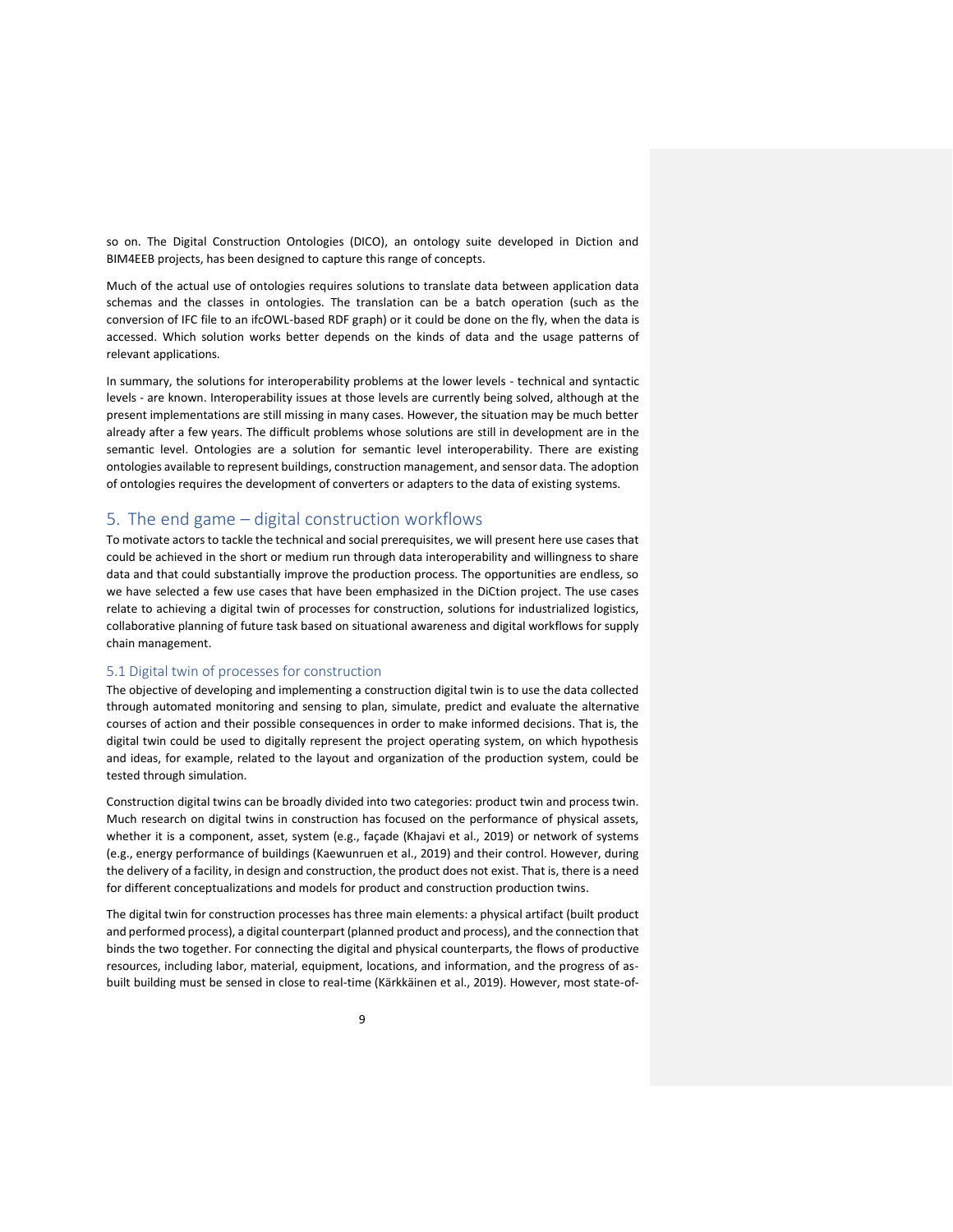the-art applications for the simulation of construction processes are developed based on the planned (e.g., design decisions) and assumed parameter values. Although the parameter values may have been calibrated based on the empirical data or experimental data, the values are not connected to their physical counterparts, which is required to achieve the construction digital twin. In effect, the achievement of the digital twin of processes requires an automated sensing system which can be connected to simulation.

To achieve automated situational awareness, we must **acquire** sensor data holistically, **align** the data with design and planned information accurately, and **reason** on the aligned data robustly and reliably to infer the state of production.

Many advanced data acquisition technologies have been adopted into construction. Recently, helmetmounted cameras were proposed (Pučko et al., 2018a), which capture the worker's environment free from occlusions and in a continuous manner, thus allowing progress to be monitored at regular intervals. However, current systems for monitoring and sensing construction products (as-built), processes (as-performed) and resources (labor, material, equipment and location) on and off-site are limited to specific construction subjects (e.g., the performance of the tower crane, heavy equipment management, safety), largely in outdoor environments (Kopsida et al., 2015). No single system provides a holistic view of all construction activities, both indoor and outdoor. In combination with UAV and crane cameras (Masood et al., 2019), these technologies could provide visual data for both indoor and outdoor environments. When integrated with position information from BLE beacons (Zhao et al., 2019), holistic data acquisition can be achieved.

A prerequisite to robust reasoning on visual data is the alignment of as-built and as-designed data, and the comparison of as-performed and as-planned construction production (flows of productive resources). Significant advancements have been made in aligning BIM models with images (Asadi et al., 2019; Han et al., 2018) and point clouds (Kopsida and Brilakis, 2020), but full automation in realtime remains an open challenge.

Reasoning stands as the grand challenge of sensing systems. Despite much progress in data-driven approaches such as Deep Learning in object recognition, robust and reliable scene understanding remains elusive, since deep learning techniques are poor at abstraction (Marcus, 2020). An emergent paradigm in Artificial Intelligence (AI) is the neurosymbolic system (Alirezaie et al, 2019), which combines classical AI approaches that are strong at abstraction with machine learning techniques that can learn from data. Here ontologies become critical so that data can be collected in uniform way from many projects.

Achieving the digital twin of processes also requires the development and implementation of a simulation model/engine that can take the standardized representation (construction process digital twin), populate it with as-performed and as-built parameter values (based on the advanced sensing information) and manipulate it according to pre-established rules. Such a digital twin system could work on two levels: product and process and use the process information to automatically coordinate design and production processes (Figure 1). Although several parts of the twin exist, such as advanced sensing systems and mobile apps for coordination, we are still missing a comprehensive, scalable and robust sensing system able to cover most tasks in construction site, a simulation model capable of taking in that information and optimization algorithms operating on top of that digital twin.

**Commented [TM13]:** Is this (Masood et al. 2019) instead? If so the reference is

Masood, M.K., Pushkar, A., Seppänen, O., Singh, V. and Aikala, A., 2019. VBuilt: Volume-based automatic building extraction for as-built point clouds. In ISARC. Proceedings of the International Symposium on Automation and Robotics in Construction (Vol. 36, pp. 1202-1209). IAARC Publications.

**Commented [SO14R13]:** ok

**Commented [TM15]:** Please confirm this reference: "Alirezaie, M., Längkvist, M., Sioutis, M. and Loutfi, A., 2019. Semantic referee: A neural-symbolic framework for enhancing geospatial semantic segmentation. Semantic Web, 10(5), pp.863-880.

**Commented [SO16R15]:** ok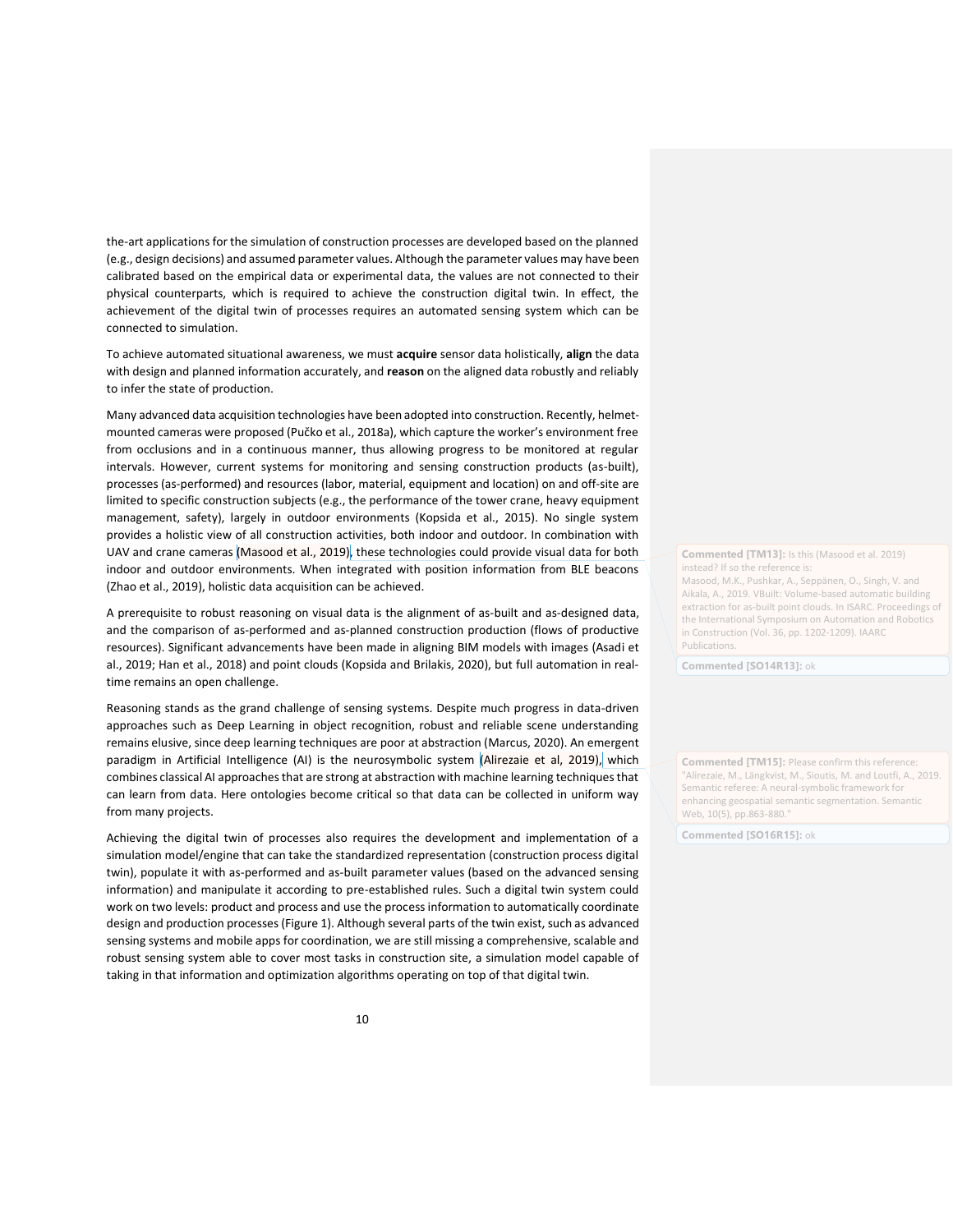

Figure 1: Digital Twin of Construction process could enable automatic coordination of construction stakeholders

The business models would have to change if digital twin of construction process could be achieved. Optimization and automatic coordination would take away many of the tasks currently manually performed by the General Contractor. It is possible that this kind of technology could enable platform economies in construction, partially replacing the General Contractor with a coordination platform relying on the Digital Twin. We expect to see considerable progress in this area in the next few years (2021-2025) and full pilot implementations by 2025.

#### <span id="page-10-0"></span>5.2. Industrialized logistics

Advanced material logistics solutions are increasingly important to increase supply chain efficiency and assembly work productivity in construction projects. Material kitting represents one logistics solution which is becoming more popular in engineering projects. However, to be efficiently adopted, it requires appropriate information flow and digitalized workflows.

The kitting logistics process involves the process of material delivery, kits preparing/assembling at the logistics center, kits transporting, on-site unloading and distributing (shown in Fig.1). First, the material batches are delivered to the logistic center by suppliers. Then the workers in the logistic center should follow the material bill that indicates the required constituent material types in each assembly task and the quantity of the materials to prepare the kits. After the preparation, the kits are assembled as groups/packages of these materials and ready to be shipped to the construction site with a short lead time. These kits are typically location-based (provide the materials for designated location), task-based (for designated task), and time-based so that they can contain e.g. all materials needed in working two days in a renovated bathroom.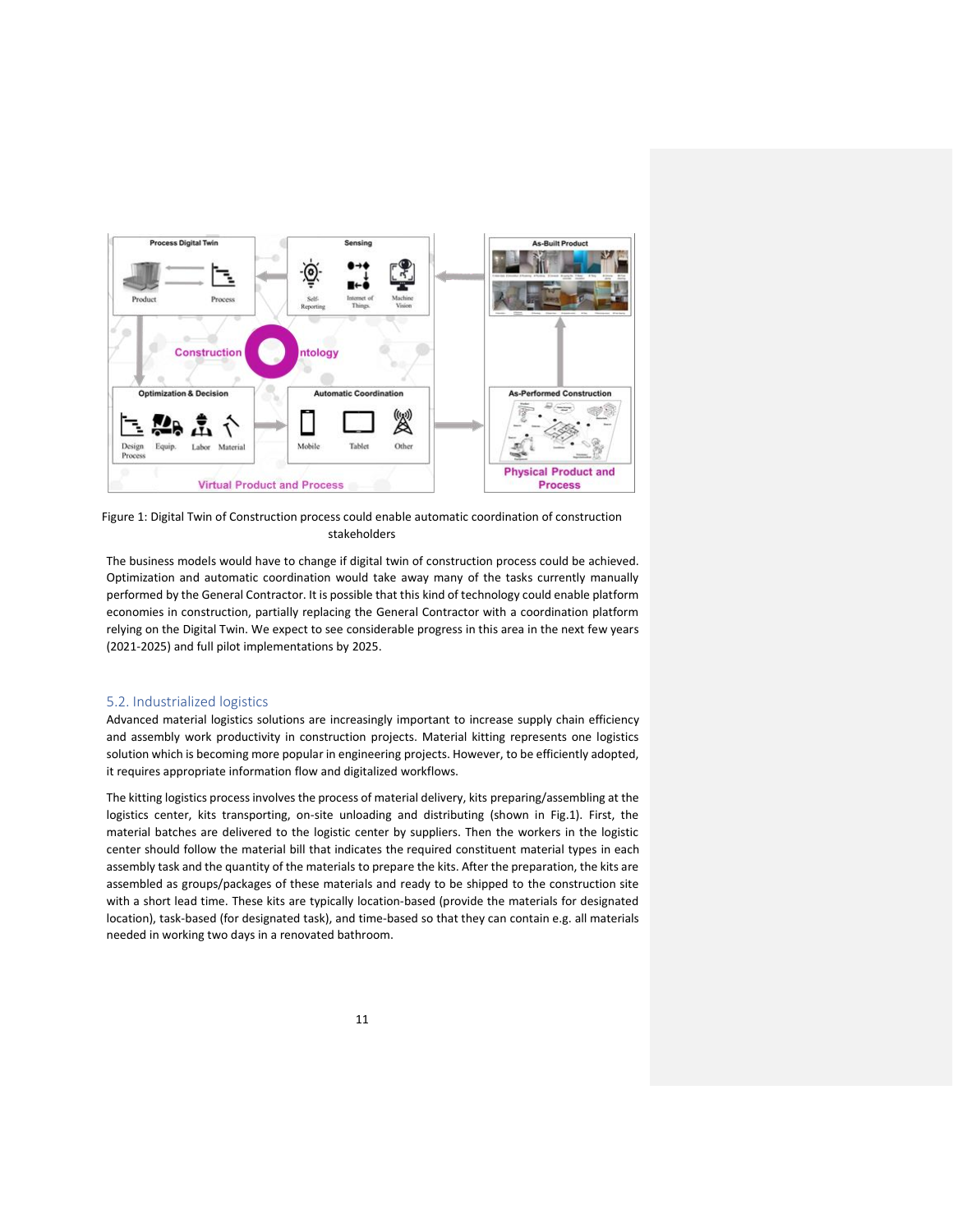

Fig.1 The kitting logistics process (Zheng et al. 2020)

At the designated time, typically around one day before the corresponding task will start, the kits will be delivered to the site. This delivery time is determined by the progress of the construction, which also applies a Just-In-Time (JIT) delivery method for the following operations on the site. When the kits are delivered to the site, they will be unloaded and distributed to the required locations for corresponding tasks. Kitting increases work productivity and workflow stability as it reduces logistic work of professional workers and enforces workers to follow the planned schedule and restrict workers moving to another work location. It also decreases interruptions and material waste. It can also enable pre-assembly of components and materials in the logistics center, further improving work productivity (Tetik et al. 2018).

To work properly, kitting sets some requirements for information management and its digitalization. Figure 2 presents major elements of the kitting management system and their interrelations. First, digital design of the building, including its elements and spaces, should be utilized when defining bill of materials (BoM) for different tasks in each location. This requires that commercial products which have been purchased by general or trade contractor, should be linked to the elements of the digital building model. This element- and space-based BoM information combined with the digital planning information about element- and space-linked tasks would enable defining assembly kits with specific bill of materials, their schedule and location. Regarding location information, three space elements are important: a) space into which the kitted material will be installed, b) workspace which worker needs to use during the assembly task, and c) space for materials in or next to the workspace. For example, in tiling work of a bathroom, installation space and workspace are often one and the same, the whole bathroom. Instead, space for materials should be found typically outside the bathroom.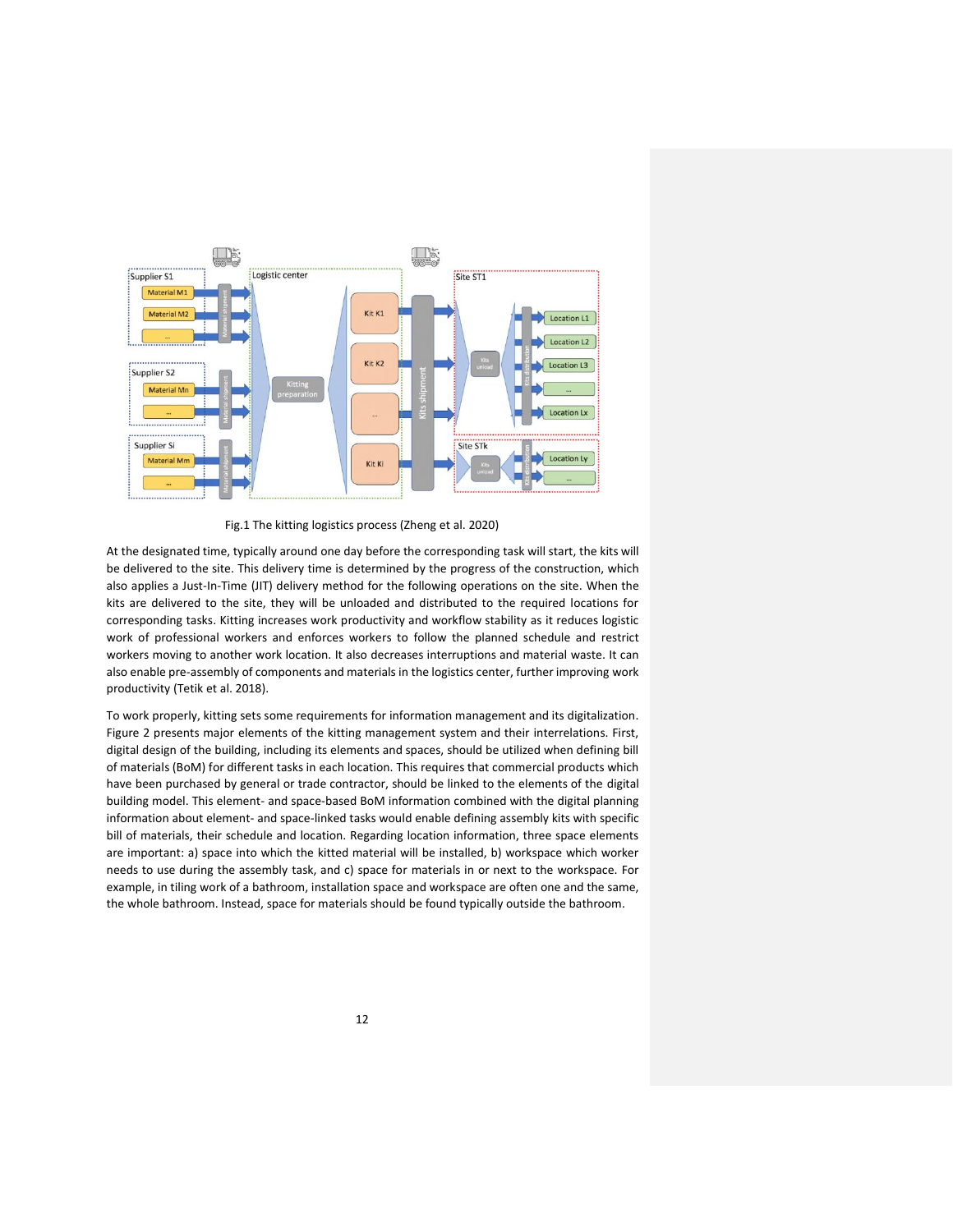

Fig.2 Requirements for digitalization: the kitting logistics process

From material point of view, it is important to enable digital management of logistic center's inventory levels and activities. Similar materials required in the project represent a material batch of which some subset (=pool) is ordered at a time to the logistic center. Levels of these material pools as well as prepared kits should be controlled and shared among project parties. Kit preparation, shipment and final assembly on site form a set of coordinated activities. In the end, digital registration of the realized assembly activity of one kit may redefine preparation, shipment and assembly plans for the following kits in the same or other locations in the buildings. This dynamic production information should be shared in real-time with the relevant actors and trades in the project. Sharing information about additional and waste material of kits enables learning on accurate bill-of-materials inside the project if there is repetition in the tasks and consecutive kits. Similarly, collected data enables learning from project-to-project in kit definition, preparation and optimal delivery time.

#### <span id="page-12-0"></span>5.3. Collaborative planning

The centralized top-down management and production control currently used in construction are not perfectly serving the industry needs in nowadays complex multi-player construction workflow. General contractors do not have the skills, knowledge, and resources needed to plan the production actions of subcontractors on a detailed level. Obviously, the centralized top-down model is also one of the main reasons for the construction industry's production phase productivity issues. The best knowledge of concrete construction actions is with the people and organizations who are doing the work in practice. By involving these people, subcontractors, and teams, in the planning and coordination of their own day-to-day tasks, the problems of the construction implementation phase could be reduced and construction productivity improved. Switching from a centralized top-down method to a federated and parallel collaborative planning model is not easy. If it would be it would be definitely done already by somebody. The change will require both technological and socioeconomic changes which are getting closer as the digitalization transformation proceeds.

As described earlier in this document major steps have been taken with currently available technology to improve situational awareness. However, technology has focused so far mainly on creating a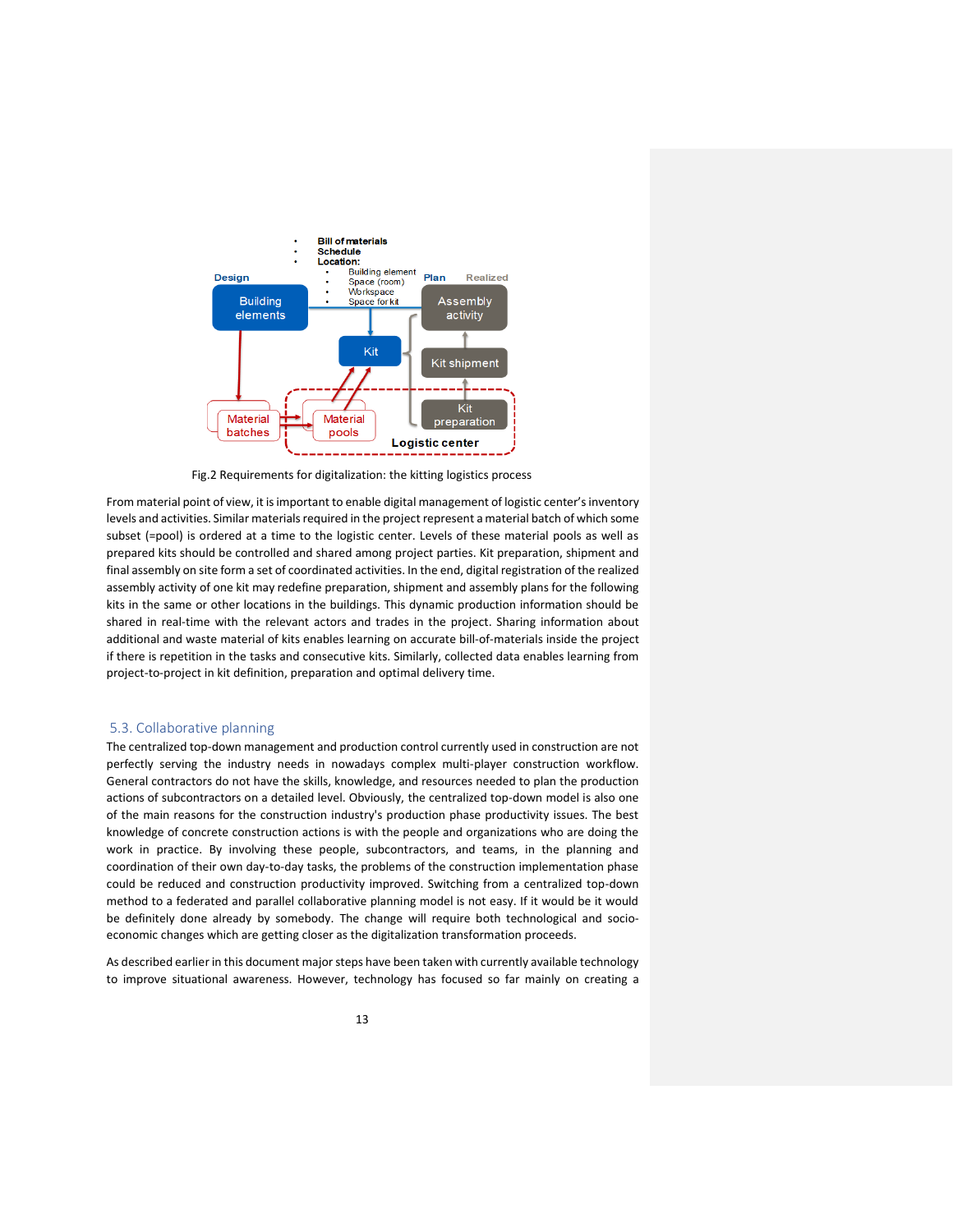reactive situational picture. Information on the progress of work and processes is reasonably easy to gather through different technologies like point clouds, computer vision, sensors, and status services developed for monitoring. This information is very valuable as it provides the actual situation of the work. This truthful information about the current situation is one of the cornerstones of planning coming activities. In the future, the as-built information collected from the workflows will also play a key role in machine learning-based systems to be used to steer the processes.

The proactive part of the situation picture consists of planned future actions. This is where the collaborative planning steps into the situation picture. A shared understanding of the coordinated granular tasks is potentially one of the key ways to improve productivity in the construction phase. Once collaborative planning is applied, in all likelihood, a significant part of quality problems caused by construction defects will also be solved. However, collaborative data-driven planning has not been feasible so far due to the technological and socio-economic reasons described above in this document as well.

As previously described, point applications focusing on solving individual sub-problems have not created a technological platform to solve multi-actor collaborative planning and workflow. In an open market economy, it is very unlikely that all parties to all projects will switch to a single centralized application. Thus, different applications need to be able to integrate based on common data. A natural consequence of this is that systems must understand information and its meaning in the same way. The ontology development described earlier in this document plays a key role in this.

Detailed, granular, and intensive action planning requires intensive and granular information sharing. The long transaction that is an inevitable consequence of file-based technology makes the file-based technologies for sharing information in a dynamic environment helplessly unusable. Changes in the situation, for example in Takt Time Planning, must be able to be communicated in practice in near real-time. The same applies to changes in the resource situation, material deliveries and operating environment, etc. The tasks dependent on changes must be able to be updated basically in real-time to guarantee the flow of production in the event of a disruption.

Satisfying the prerequisites for dynamic integration is becoming achievable as a result of the latest technological development. Applications must be able to provide up-to-date, consistent information on planned tasks. The obvious scenario for solving this is a federated data management model where different applications are in real-time connected to data services sharing the agnostic standard workflow data. Applications have always the same information and content available, allowing applications from different vendors to work seamlessly together. The transformation between the application data model and the shared workflow data models are the responsibility of the application (in the same manner as BIM solution are transferring their native formats to sharable IFC format). This, of course, requires standardization. Different systems need to have a common understanding of the concepts and meaning of the data. The development, application, and standardization of ontologies play a key role in this part of the development.

When technology allows systems to work seamlessly and intensively together, the socio-economic problems mentioned earlier in this document remain. A cloud-based federated system will be able to share the situation, plans, and changes objectively and quickly. The potential organizational resistance against transparency can slow down the progress as described in earlier sections. Resistance is also likely to arise on the individual level when new technology is introduced. For collaborative production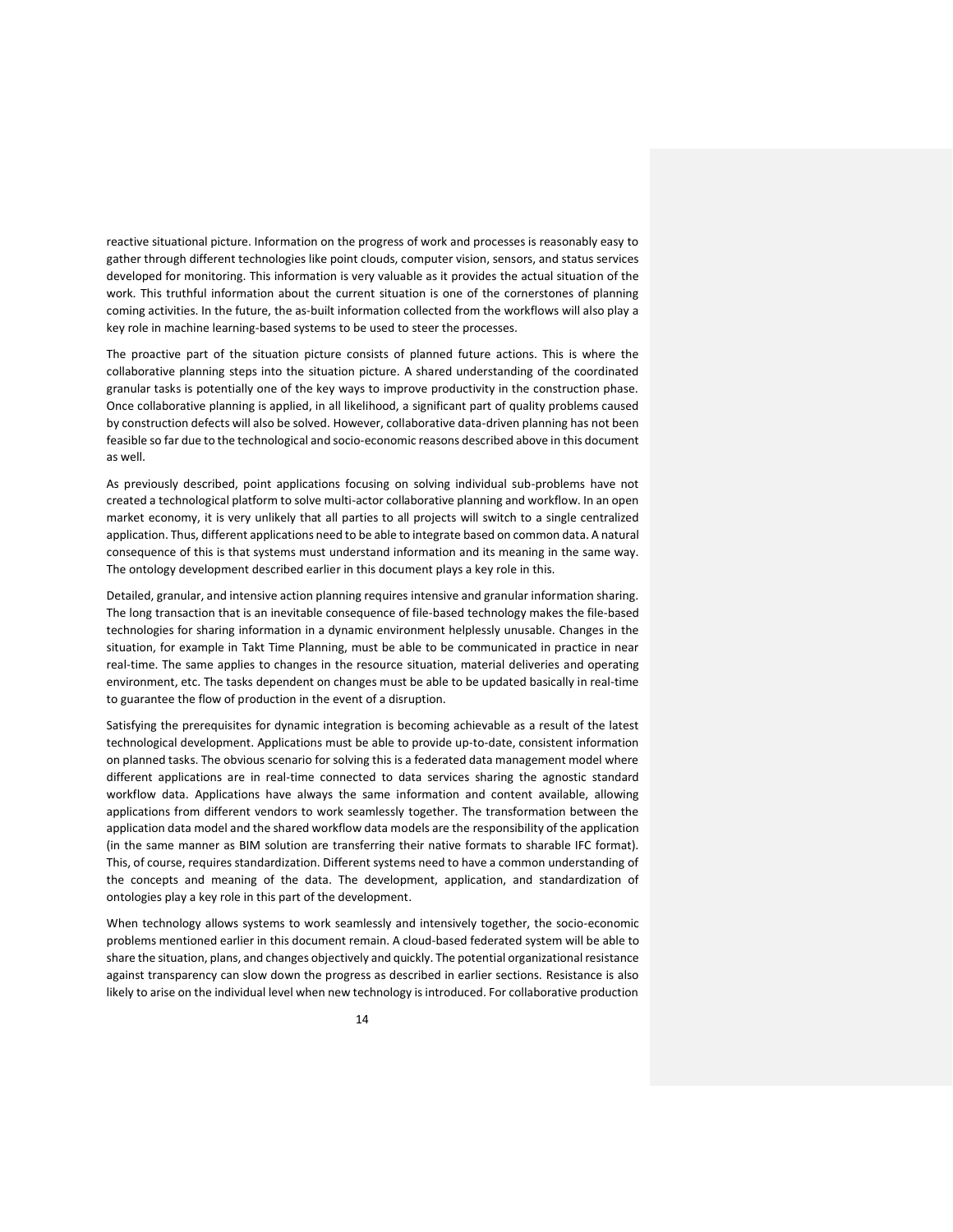planning to work, individuals need to be involved in the process on a large scale. This places significant demands on the usability of applications. Technology needs to be easy to use and intuitive to deploy. Besides, every user must experience that they receive more than they give. Value-added experiences can be divided into two different categories. Users need to experience that applications are facilitating their work by bringing them information or services that immediately help their normal daily work. Also, the use of technology expectedly results in a reduction in process disruptions and an overall improvement in the process, which indirectly improves the operational capabilities of employees. The first one keeps the guard down and allows the spreading of digital tools. The latter is probably the fuel for the process change towards collaborative planning. People feel that technology and a collaborative open action model will help them and start the process of change that technology enables. The win-win scenario gradually gains ground and the behavior of people – the process – starts to change.

Steve Jobs has reportedly stated: "Technology Doesn't Change the World, People Do". Some pieces of the technology (ontologies, services, interfaces ...) for collaborative planning have been developed in the DiCtion project. The development continues in various quarters. Bits and pieces of nextgeneration tools are released in different systems and applications. With these tools, people can already start to transform towards openness and collaboration.

### <span id="page-14-0"></span>5.4. Digital Workflows for supply chain management

Currently, the quality, scope and accessibility of data from construction operations are poor, which leads to inefficient construction supply chain management. We studied how digitalization could help in improving this situation. We focused on the supply chain management of prefabricated structural elements, which are engineered-to-order (ETO) products. The specification of ETO products is often challenging, the cost of these products is high, and the products are delivered to the site in quite small batches. These characteristics provide uncertainties to the management of these products. However, the uncertainty could be better managed through digital workflows that would allow transparency of operations.

Digital workflows would enable all project parties to know the up-to-date status of the construction site and better forecast into the future activities (Figure 3). For example, a better situation picture would allow understanding whether is there a need to adjust plans due to actualized deviations.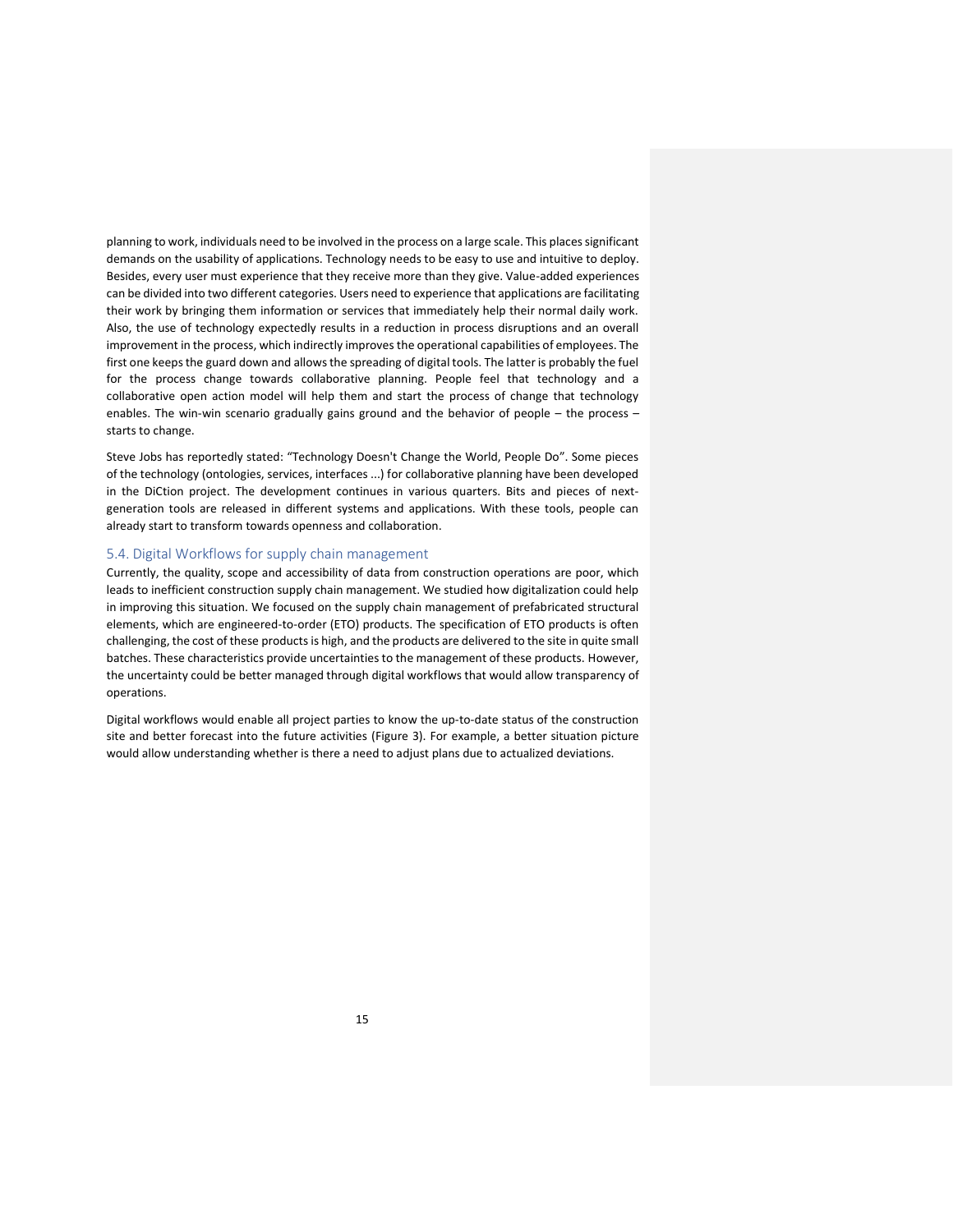

Figure 3. Shared situation picture allows better forecasting.

Our study reports seven use cases, including the needed inter-company data flows, to support efficient supply chain management of prefabricated structural elements (Lavikka et al., 2021). These use cases are the following (Figure 4):

#### **1. Optimization of the schedule of designing and producing elements**

The element fabricator manages production at granular planning level by dividing the full delivery by expected installation blocks at the site and collecting the installation timing data from the master schedule. Based on these data, the fabricator can optimize the schedule of designing and producing the elements in the multi-project fabrication environment. In the best scenario, there would be justin-time production planning at the factory.

#### **2. Optimization of the look-ahead planning**

The contractor needs from the fabricator the data concerning the status of the elements to optimize the look-ahead planning. These data are critical for the site managers as they plan their site production schedule.

#### **3. Planning of the shipment of elements in transportation**

The fabricator needs to receive data concerning the installation order of elements in planned blocks from the contractor. Based on these data, the fabricator can better plan the shipment of the elements for transportation.

#### **4. Delivery capacity confirmation**

The contractor needs to receive element status data from the fabricator to confirm delivery capacity on time to keep the project schedule. On the other hand, the fabricator needs look-ahead planning data from the contractor to forecast when transportation capacity is needed.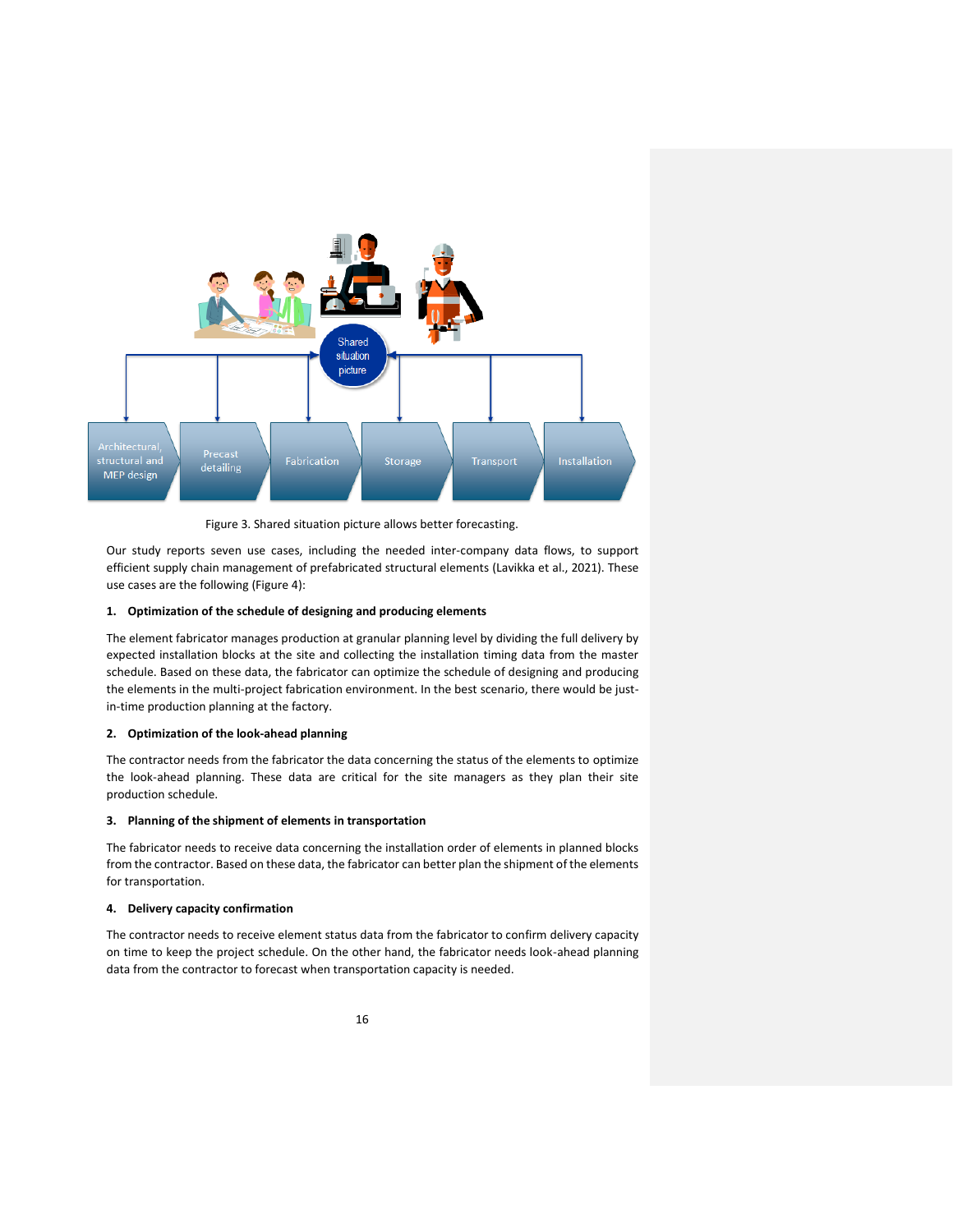#### **5. Planning of subsequent shipments**

The fabricator needs to receive data on the realized installations from the assembly contractor for synchronizing production and planning of subsequent shipments. The method for recording the used statuses needs to be standardized and system-independent because elements can come from multiple fabricators. Standardization would allow the supply chain data to be analyzed and distributed automatically and transparently.

#### **6. Standardised transportation management**

The parties need a standardized transportation order method. Transport orders and receipts should be handled digitally to allow a better digital SP of the elements' statuses during transportation.

#### **7. Issue management**

Contractors' issues and reclamations concerning the elements should be handled in digitally and be shared with other companies when necessary. The digitalization of issue management would enable learning from mistakes and avoiding them in the future as well as facilitating the commercial procedures between the parties.



Figure 4. Digital dataflows of the seven use cases. (adopted from Lavikka et al. 2021)

These use cases necessitate that specific data, such as − the identification number of a prefabricated structural element, installation blocks, installation order and its schedule, transport loads and their orders and element statuses − are shared in a digital format. The identification number should be shared in a generic format agreed by all fabricators. Digital workflows support efficient supply chain management, which could lead optimizing productivity in the form of reduced costs and duration and improved construction worker safety on-site. Also, low level of inventories and the elimination of waste in the form of rework and unnecessary transport operations could be achieved by efficient supply chain management.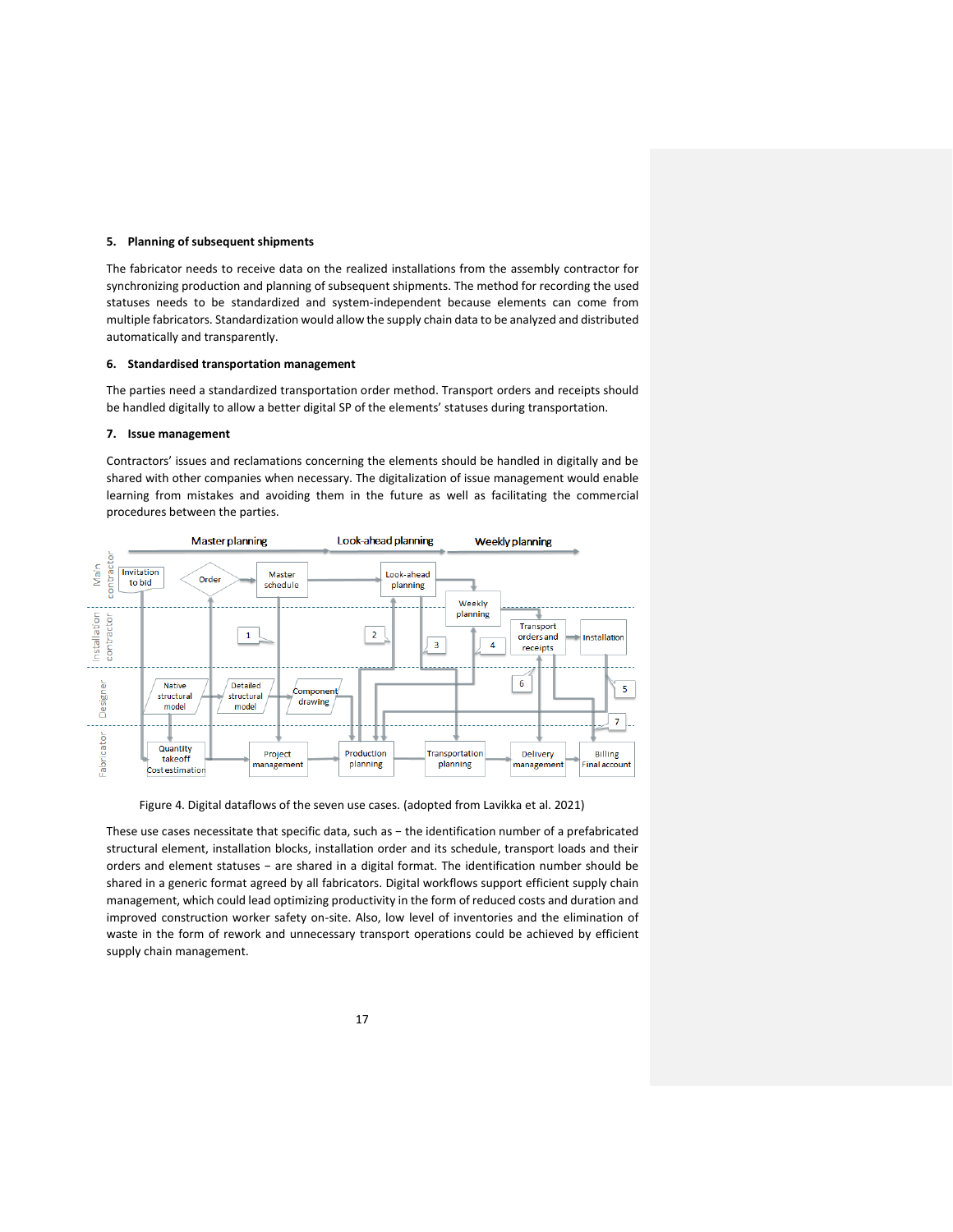# <span id="page-17-0"></span>6. Call for action

The shift from current Construction 1.0 to Construction 2.0 is systemic and requires simultaneous changes by many actors in the supply chain. The DiCtion consortium of companies has started the change in their own organizations and supply chains. All companies in the consortium have taken significant steps to digitalize their operations and solve both technical and business prerequisites of digitalization. However, most of the players in the market are not moving yet. We need standards and most of the industry to move in the same direction to achieve critical mass. In Finland, we currently have good momentum and we are looking forward to sharing ideas with other construction industries worldwide.

We call on all readers of this document to take actions in your local industry and in your own company. Join us in changing the culture of construction to collaborative, trustworthy and transparent so that digitalization can happen. Adopt interoperable solutions based on common understanding of digital workflows. Do not fall victim to large players who try to sell one solution to solve all problems but require interoperability from your vendors. Implement standards, such as GS1 for construction products. Together, we can change the way world builds and move construction to digital age!

## <span id="page-17-1"></span>References

Alirezaie, M., Längkvist, M., Sioutis, M. and Loutfi, A., 2019. Semantic referee: A neural-symbolic framework for enhancing geospatial semantic segmentation. *Semantic Web*, *10*(5), pp.863-880.

Asadi, K., Ramshankar, H., Noghabaei, M. and Han, K., 2019. Real-time image localization and registration with BIM using perspective alignment for indoor monitoring of construction. *Journal of Computing in civil Engineering*, *33*(5), p.04019031.

Costin, A., Pradhananga, N. and Teizer, J., 2012. Leveraging passive RFID technology for construction resource field mobility and status monitoring in a high-rise renovation project. *Automation in Construction*, *24*, pp.1-15.

Freeman, C. and Seppänen, O., 2014. Social aspects related to LBMS implementation–a case study. In *Proc. 22nd Ann. Conf. of the Int'l Group for Lean Construction* (pp. 25-27).

Goodrum, P.M., McLaren, M.A. and Durfee, A., 2006. The application of active radio frequency identification technology for tool tracking on construction job sites. *Automation in construction*, *15*(3), pp.292-302.

Gruber, T.R., 1991. The role of common ontology in achieving sharable, reusable knowledge bases. *Kr*, *91*, pp.601-602.

Han, K., Degol, J. and Golparvar-Fard, M., 2018. Geometry-and appearance-based reasoning of construction progress monitoring. *Journal of Construction Engineering and Management*, *144*(2), p.04017110.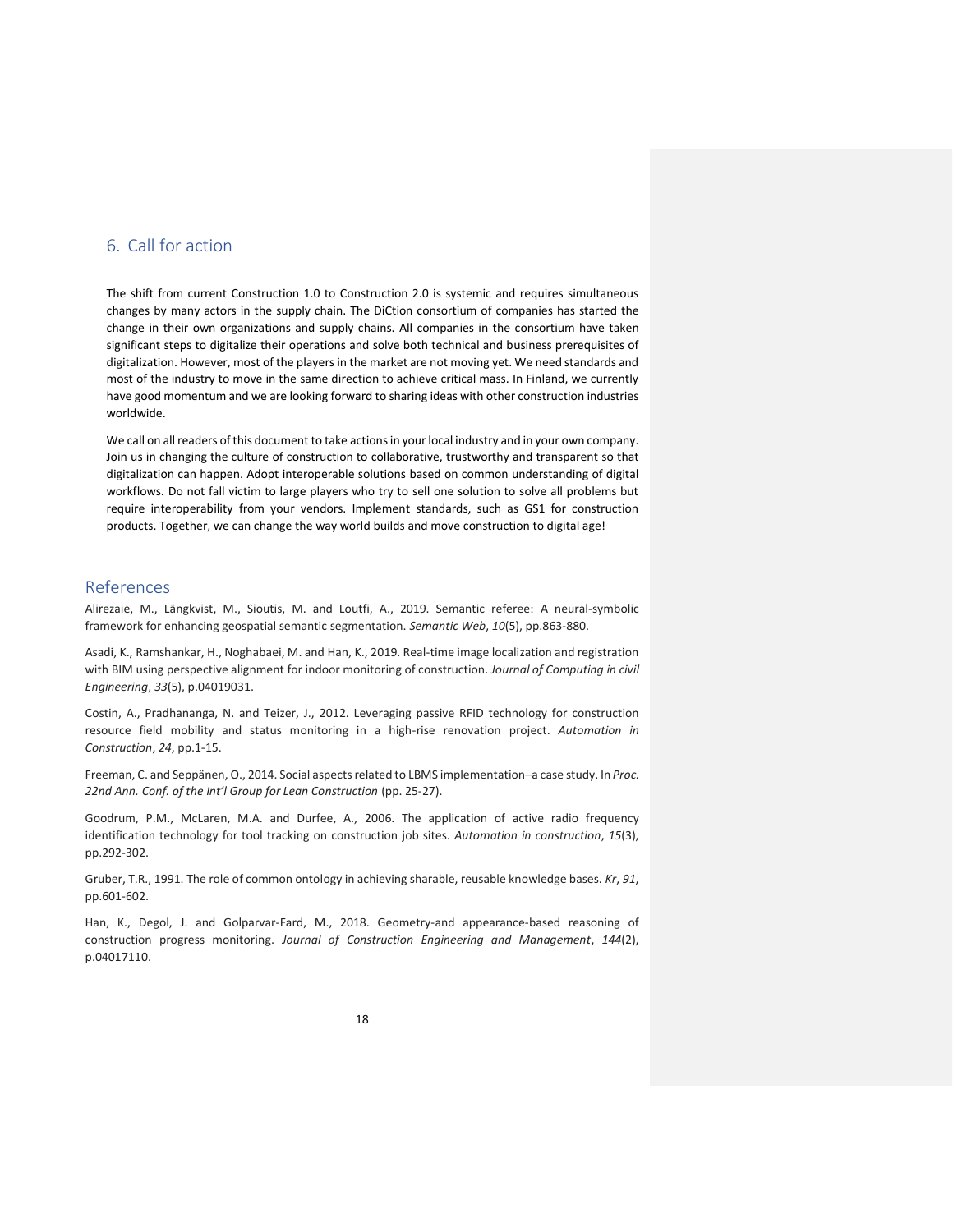IDSA, 2019. A STANDARD FOR DATA SOVEREIGNTY AND AN INDISPENSABLE ELEMENT OF DATA ECONOMY. International data spaces association. Germany. <https://www.internationaldataspaces.org/wp-content/uploads/2019/10/IDS-The-Standard-for-Data-Sovereignty-English.pdf>

Kaewunruen, S., Rungskunroch, P. and Welsh, J., 2019. A digital-twin evaluation of net zero energy building for existing buildings. *Sustainability*, *11*(1), p.159.

Khajavi, S.H., Motlagh, N.H., Jaribion, A., Werner, L.C. and Holmström, J., 2019. Digital twin: vision, benefits, boundaries, and creation for buildings. *IEEE Access*, *7*, pp.147406-147419.

Kopsida, M. and Brilakis, I., 2020. Real-Time Volume-to-Plane Comparison for Mixed Reality–Based Progress Monitoring. *Journal of Computing in Civil Engineering*, *34*(4), p.04020016.

Koskela, L., 2000. *An exploration towards a production theory and its application to construction*. VTT Technical Research Centre of Finland.

Kärkkäinen, R., Lavikka, R., Seppänen, O. and Peltokorpi, A., 2019, May. Situation Picture Through Construction Information Management'. In *10th Nordic Conference on Construction Economics and Organization (Emerald Reach Proceedings Series, Volume 2). Emerald Publishing Limited* (pp. 155-161).

Lavikka, R., Lahdenperä, P., Kiviniemi, M. and Peltokorpi, A., 2020, August. Digital Situation Picture in Construction–Case of Prefabricated Structural Elements. In *International Conference on Computing in Civil and Building Engineering* (pp. 943-958). Springer, Cham.

Lavikka, R. et al. (2021) 'Digital Situation Picture in Construction – Case of Prefabricated Structural Elements', in Santos, E. T. and Scheer, S. (eds) Proceedings of the 18th International Conference on Computing in Civil and Building Engineering, Lecture Notes in Civil Engineering. Cham: Springer, pp. 943– 958.

Marcus, G., 2020. The next decade in ai: four steps towards robust artificial intelligence. *arXiv preprint arXiv:2002.06177*.

Masood, M.K., Pushkar, A., Seppänen, O., Singh, V. and Aikala, A., 2019. VBuilt: Volume-based automatic building extraction for as-built point clouds. In ISARC. Proceedings of the International Symposium on Automation and Robotics in Construction (Vol. 36, pp. 1202-1209). IAARC Publications.

Pauwels, P. and Terkaj, W., 2016. EXPRESS to OWL for construction industry: Towards a recommendable and usable ifcOWL ontology. *Automation in Construction*, *63*, pp.100-133.

Pučko, Z., Šuman, N. and Rebolj, D., 2018. Automated continuous construction progress monitoring using multiple workplace real time 3D scans. *Advanced Engineering Informatics*, *38*, pp.27-40.

Tetik, M., Peltokorpi, A., Holmström, J. and Seppänen, O., 2018, June. Impacts of an assembly kit logistic solution in renovation projects: a multiple case study with camera-based measurement. In *Proc: 25th Annual EurOMA Conference 24-26 June 2018, Budapest, Hungary*.

Zhao, J., Seppänen, O., Peltokorpi, A., Badihi, B. and Olivieri, H., 2019. Real-time resource tracking for analyzing value-adding time in construction. *Automation in Construction*, *104*, pp.52-65.